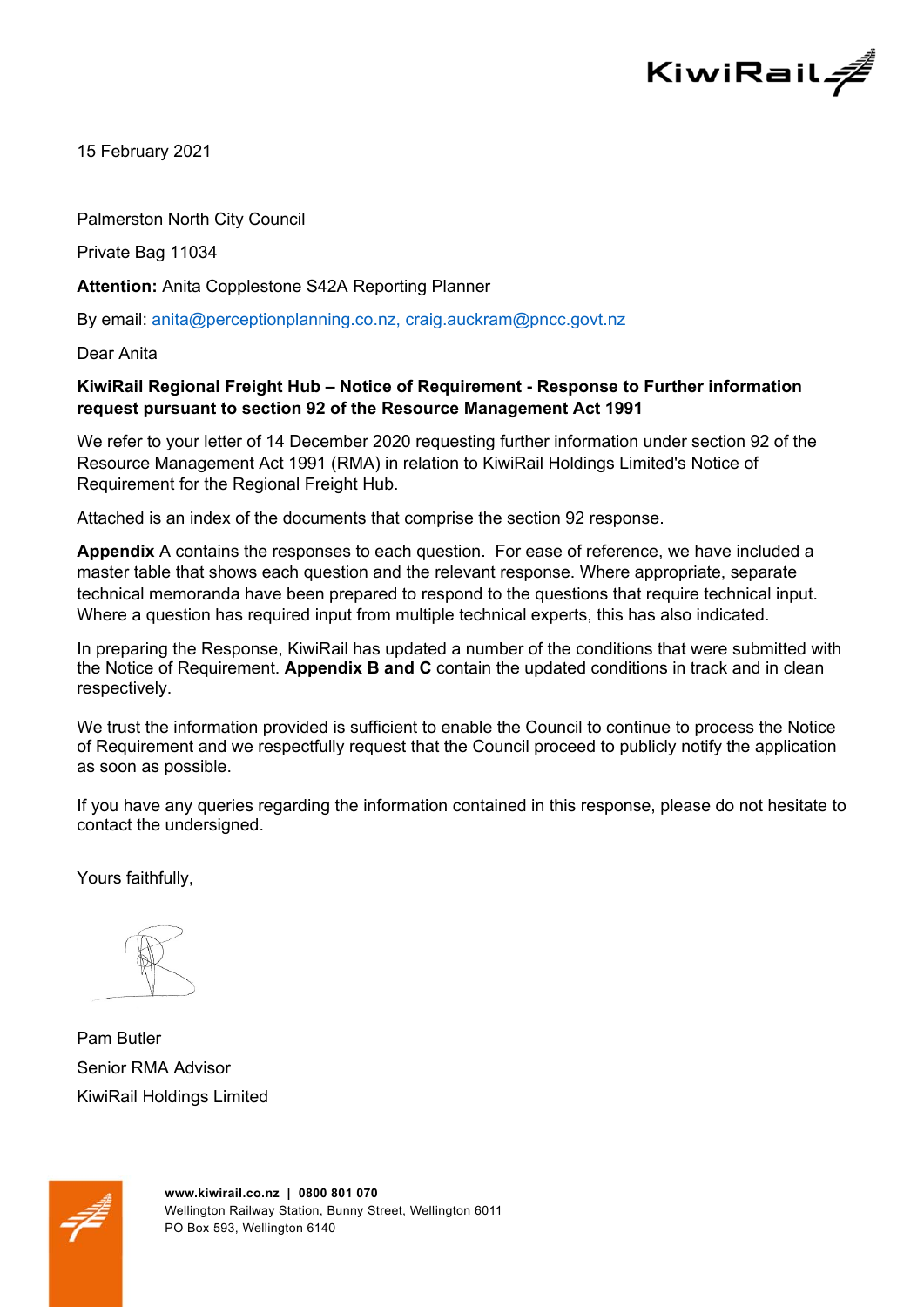## **S92 Response Index**

| <b>PDF File Name</b>                                                     | <b>Document Title</b>                                                                                                                                                                                 | <b>Relevant Questions Response</b><br><b>Relates To</b> |
|--------------------------------------------------------------------------|-------------------------------------------------------------------------------------------------------------------------------------------------------------------------------------------------------|---------------------------------------------------------|
| <b>Appendix A</b>                                                        |                                                                                                                                                                                                       |                                                         |
| <b>Response Master Table</b>                                             | Appendix A - Regional Freight<br>Hub - Further Information<br>Request (15 February 2021)                                                                                                              | 95-97, 100, 137                                         |
| Attachment 1 s92 response<br>Geotech                                     | KiwiRail Holdings - Palmerston<br>North Regional Freight Hub -<br>S92 Requests and Responses -<br>Geotech prepared by A Mott<br>(Stantec) dated 12 February<br>2021                                   | 176                                                     |
| Attachment 2a s92 response<br>Ecology                                    | Memorandum from Jeremy<br>Garrett-Walker (Boffa - Miskell)<br>to Karen Bell (cc Pam Butler)<br>Dated 15 February 2021                                                                                 | 65-83, 87                                               |
| Attachment 2b Updated<br>Technical Assessment-<br>Ecology -track changes | <b>Palmerston North Regional</b><br>Freight Hub Assessment of<br>Ecological Values and Effects -<br>section 92. Prepared for KiwiRail<br><b>Holdings Ltd</b>                                          |                                                         |
|                                                                          | 22 October 202015 February<br>2021                                                                                                                                                                    |                                                         |
| Attachment 3 s92 response<br>Design, Construction and<br>Operation       | KiwiRail Holdings - Palmerston<br>North Regional Freight Hub -<br>S92 Requests and Responses -<br>Design, Construction and<br>Operation, prepared by M<br>Skelton (Stantec) dated 15<br>February 2021 | 6, 124 - 137, 168 and 169                               |
| Attachment 4a s92 response<br>Lighting                                   | KiwiRail Holdings - Palmerston<br>North Regional Freight Hub -<br>S92 Requests and Responses -<br>Lighting prepared by lan<br>Campbell (Stantec) dated 12<br>February 2021                            | $3-6$                                                   |
| Attachment 4b Updated<br><b>Lighting Report -track</b><br>changes        | <b>Preliminary Design Report</b><br>Palmerston North Freight Hub -<br>Lighting Design Prepared for<br>KiwiRail                                                                                        |                                                         |
|                                                                          | 28 July 2020 (Updated February<br>2021)                                                                                                                                                               |                                                         |
| Attachment 5 s92 response<br><b>Contaminated Land</b>                    | KiwiRail Holdings - Palmerston<br>North Regional Freight Hub -<br>S92 Requests and Responses -                                                                                                        | 2, 138, 172, 174 and 175                                |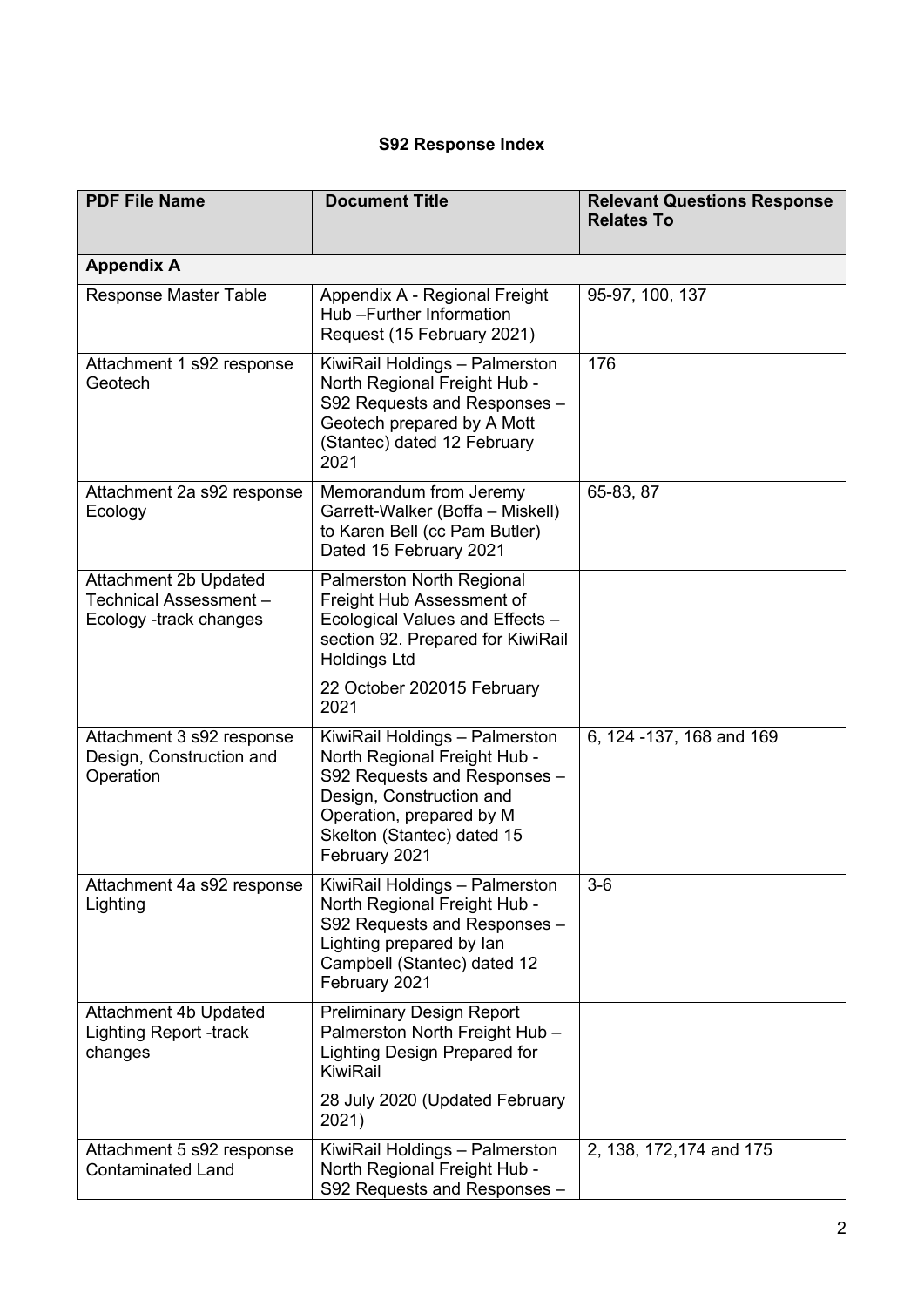| <b>PDF File Name</b>                               | <b>Document Title</b>                                                                                                                                                                 | <b>Relevant Questions Response</b><br><b>Relates To</b> |
|----------------------------------------------------|---------------------------------------------------------------------------------------------------------------------------------------------------------------------------------------|---------------------------------------------------------|
|                                                    | Contaminated Land prepared by<br>P Heveldt (Stantec) dated 11<br>February 2021                                                                                                        |                                                         |
| s92 response Stormwater                            | KiwiRail Holdings - Palmerston<br>North Regional Freight Hub -<br>S92 Requests and Responses -<br>Stormwater prepared by A<br>Leahy (Stantec) dated 15<br>February 2021               | 88-94                                                   |
| Attachment 7 s92 response<br>Noise & Vibration opt | Memorandum from Stephen<br>Chiles (Chiles Ltd) to Pam Butler<br>(KiwiRail) dated 12 February<br>2021, Subject KiwiRail Regional<br>Freight Hub -                                      | 7-31, 140                                               |
|                                                    | Response to requests for<br>information relating to noise and<br>vibration                                                                                                            |                                                         |
| Attachment 8a s92 response<br>Economics            | S92 response Economic<br>Development Impact February<br>2021 prepared by Richard Paling                                                                                               | 121-122                                                 |
| Attachment 8b s92 response<br>Economics            | Responses to Economic Matters<br>Raised in Section 92 Request for<br>Proposed Regional Freight Hub<br>- prepared by Fraser Colegrave,<br>Insight Economics, dated 15<br>February 2021 | 121                                                     |
| Attachment 9 s92 response<br>Transport             | Regional Freight Hub Section 92<br>Response-Transport                                                                                                                                 | 114-120 123, 141 -167                                   |
|                                                    | Prepared February 2021 by<br>Alicia Mustapha (Stantec)                                                                                                                                |                                                         |
| Attachment 10 s92 response<br>Landscape and Visual | KiwiRail Regional Freight Hub<br>S92 Response Landscape and<br><b>Visual Effects Assessment</b><br>Dated February 2021, Author<br>Lisa Rimmer (Isthmus)                               | 32-51, 53-64, 84-85                                     |
| Attachment 11 s92 response<br>Planning             | KiwiRail Holdings - Palmerston<br>North Regional Freight Hub -<br>S92 Requests and Responses -<br>Planning prepared by K O'Dwyer<br>/ K Bell (Stantec) dated 12<br>February 2021      | 52, 59, 78, 86, 170 and 171, 173,<br>177-186            |
| Attachment 12 s92 response<br>Social Impact        | KiwiRail Regional Freight Hub<br>Section 92 Responses - social<br>impact assessment- dated<br>February 2021, prepared by<br>Kirsty Austin.                                            | 98-99,101-113                                           |